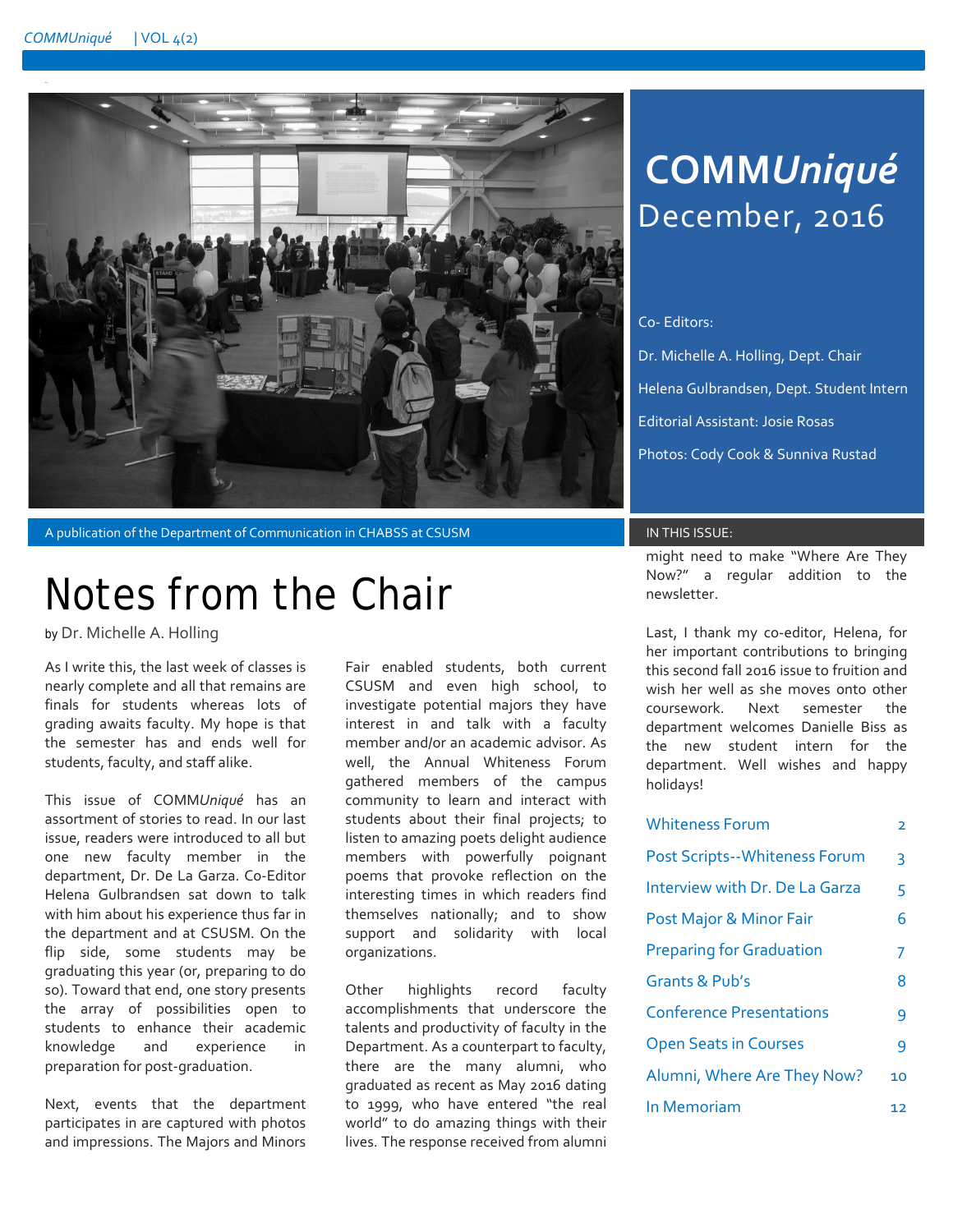## **Annual Whiteness Forum Brings Students and Communities Together**

Last Tuesday was the 13th Annual Whiteness Forum hosted by Dr. Dreama Moon's "Communicating Whiteness" class. Students, faculty, staff, and administrators from across the university were on hand to explore the causes and consequences of structural racism.

In response to exigent violence, students made the focus of their forum the many social, political, and cultural forms of oppression directed at all people because of white supremacy. Student teams presented original research projects on a diverse array of topics, all tied to a theme of unveiling whiteness.

Presentations ranged from the "justice gap" regarding disproportionately harsh sentences of Black people compared to white people who commit the same crime; the processes of redlining neighborhoods; gentrification as a form of colonization; and, educational and institutional segregation. At nearly all times there were crowds of people between three and seven at each poster presentation. The event was also attended by local organizations who hosted tables. These groups included Unheard

Voices and members of World Aids Day.

The event was capped off by a student and faculty lead poetry readings. Stunned silence shattered into applause after a poetry presentation from a student enrolled in Dr. Moon's whiteness class. The words, laced with the bitter aftertaste of wave of post-election of hate crimes, challenged all of us to think about our own biases.

Though the topic of the poetry and the research presented by students was startling, even at times depressing, the event left me feeling hopeful about people's willingness to work toward a more just world. The forum represents one of many ways that the students, faculty, and administrators of this campus continue to strive to challenge structural inequality, promote social responsibility, and create space for difference.



**Attending: Dr. Rossmann** Photo: Cody Cook



*Dr. Rivera embracing the message "I Stand With You"* Photo: Cody Cook



**Attending: Dr. De La Garza**



Photo: Cody Cook



**Display from forum** Photo: Cody Cook **Display from Forum**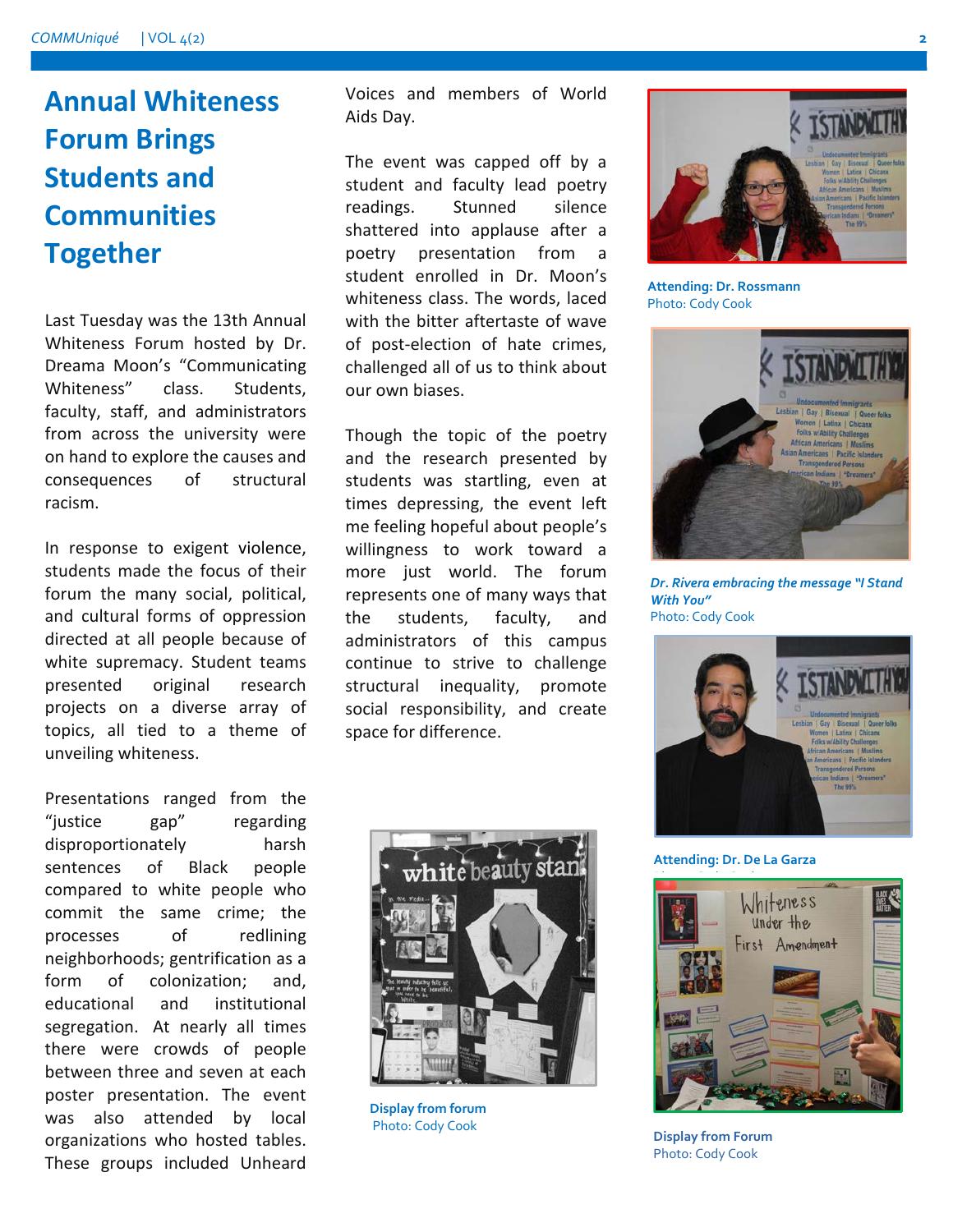## **Postscript**

By: Dr. Dreama Moon

A few days following the Whiteness Forum I awoke to a message from a stranger that suggested that I should "kiss [their] white a\*\* you white  $c^*$ t." Needlessly to say, not the usual morning greeting that I am accustomed to receiving. As the morning and the week continued, I was barraged by emails from strangers making a range of suggestions (somewhat less offensive than the first) as well as numerous notifications from altright websites that had reposted a



*From one of the displays* Photo: Cody Cook

rather innocuous article on the Whiteness Forum written by Jennifer Kabbany at The College Fix. The comments attached to these repostings are enlightening of the "new old" cultural and political moment that we have entered.

In this "new/old" moment, the pretense at colorblindness and "political correctness" is done and we may now be entering - and teaching in - a time of 'new' fascism. Fascism can be identified by its lack of recognition of human rights, its rampant nationalism, the identification of "enemies" and scapegoats as unifying strategies, rampant militarism (i.e., to combat the many "enemies"), rampant obsession with national security (hence the need for "enemies" and scapegoats), and disdain for intellectuals to name but a few telling characteristics.



Photo: Cody Cook

Underlying all of this is a culture of fear and a political machine devoted to nurturing that fear. The question becomes: how will we respond? To paraphrase Jennifer Roth in *Divergent*, fear can shut us down but it can also wake us up.

## **Postscript #2**

### By: COMM 454 Student

I have always been someone who is very stubborn and strong willed in her opinions. It's not that I'm uninterested or unable to hear out opposing opinions; it's that opposing sides don't contain enough information to support their claims. I originally came into COMM 454:



*Flier for the Whiteness Forum*

Communicating Whiteness with a negative attitude and disbelief that anyone could prove me wrong, but I do admit that I have been proven wrong.

People don't want to hear something that might discredit their own values or beliefs, and they often become defensive when they hear something as controversial as whiteness. After observing people's reactions to whiteness, I've learned that they are mostly alarmed and frustrated with the language and rhetoric associated with whiteness. Unfortunately, they don't understand what is meant by whiteness – we aren't talking about being white or celebrating being white. Instead, we are trying to gain insight into how whiteness is communicated through institutions like state and federal prisons, housing markets, beauty industries, etc. Dr. Moon supports her claims about whiteness with concrete historical facts, and she's taught us [her students] to do the same. In my group's project, after almost a half semester of research, consultations, and writing, we developed our project, main claims, potential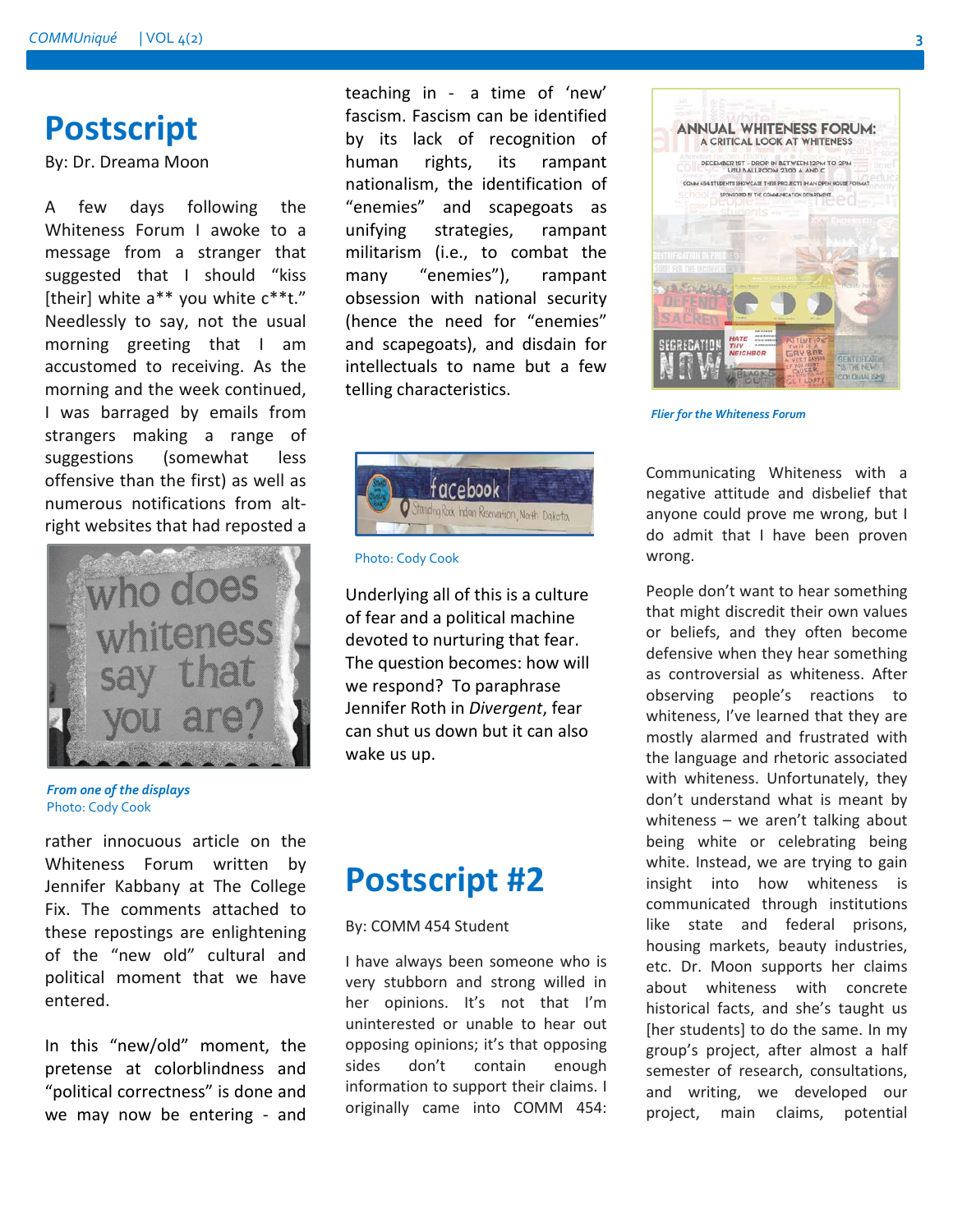counterclaims, and evidence, etc.

I felt empowered to speak on this topic and I felt the Whiteness Forum went very smoothly. There was a sizable group of attendees that actually listened to what we had to say – whether they agreed or not, a lot of valuable input was obtained. It's events like the Whiteness Forum that actually make differences and influence change; I say this because, the people who go out of their way to attend an event like this, are the ones who actually value this information and are willing to expand their knowledge.

Awareness is the grass root for change, and change doesn't happen by preaching to a group that agrees with oneself – productive change occurs where there is deliberation and compromise. Dr. Moon educated us about whiteness and now it's our job to continue teaching others. We've opened new areas for dialogue and healthy conversations that are usually uncomfortable. Students and attendees will take what they want from COMM 454 and the Whiteness Forum, but I guarantee that some amount of awareness has been absorbed and will be passed onto other groups who are also willing to listen and converse.

### **BOOK ANNOUNCEMENT**

Congratulations to Dr. Barry Saferstein on his very recent book publication!!

In his book, he examines the interplay of interaction, reasoning, setting, and culture that affects the creation of understandings. By analyzing and comparing routine activities and information resources in clinics and classrooms, Barry Saferstein identifies the components of interactions that enhance or limit understanding. He shows how explanations intended to produce knowledge may also mobilize aspects of professional culture that limit its scope and use. Standard formats of explanations often lead to difficulty understanding medical information or scientific concepts.

*Understanding and Interaction in Clinical and Educational Settings* explains how changes in the use of information resources can transform professional cultures in ways that improve understandings developed by patients and students. It will be of interest to medical practitioners, educators and scholars of social and cognitive sciences. Visit the publisher's website to order: [https://www.equinoxpub.com/home/understanding-interaction](https://www.equinoxpub.com/home/understanding-interaction-clinical-educational-settings-barry-saferstein/)[clinical-educational-settings-barry-saferstein/](https://www.equinoxpub.com/home/understanding-interaction-clinical-educational-settings-barry-saferstein/)

> Dr. Michelle A. Holling earned the Top Paper Award for her work entitled "'In Ciudad Juarez, A Missing Young Woman is Always a Lost Cause': Framing Feminicides and Ciudad Juarez in U.S. Print News Discourse." She was recognized at the National Communication Association, November 12, 2016 in Philadelphia, PA.

**Barry Saferstein** 

eguinox

Understanding and Interaction in Clinical and Educational **Settings**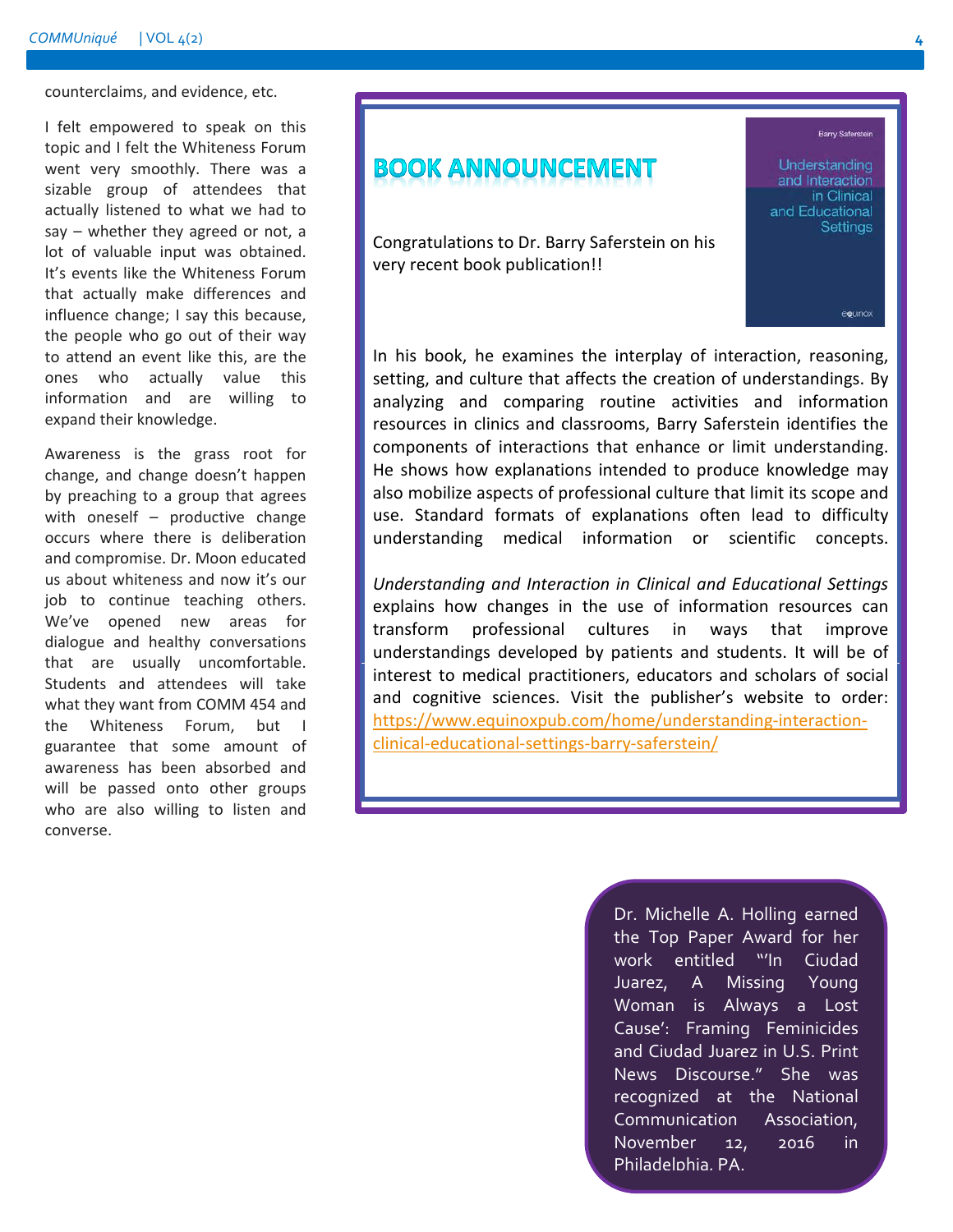## **Dr. De La Garza**: **Assistant Professor & Scholar**

By: Helena Gulbrandsen

After earning his Ph.D. in May from the University of Utah in Salt Lake City, Dr. Antonio De La Garza joined our faculty as one of the new assistant professors this fall. He currently teaches Approaches to Rhetorical Criticism (COMM 402) and Communication and Social Protest (COMM 415). Dr. De La Garza has been impressed by his students, and witnessed great discussions in his classroom. As an undergraduate, Dr. De La Garza studied political science, and was involved with forensics or, debates offered by the Department of Communication at Northern Arizona University. He was interested in the enforcement of laws and the way that people use communication, because individuals' interpretation and how people craft words to create laws have huge impact in people's lives.

Dr. De La Garzas' dissertation examined discourse on immigration from the perspective of immigrants. He looked at how immigrants were raising families and influencing communities, despite having very little privilege here in the United States. In his dissertation, De La Garza focused on how immigrants are able to get through these obstacles with resilience and resistance.

Another project that De La Garza just started working on is the "Bears Ears" national monument proposal in Utah. The Bears Ears area is a sacred place to indigenous people in the South West, a place where they practice their religion and traditions. Indigenous people in the South West are proposing that the Federal Government conserve this land through the Antiquities Act of 1906. Dr. De La Garza is gathering information and literature on the development and how they approach this, as this will be his next research project. At the present Dr. De La Garza is working on a book chapter which he is co-authoring with Dr. Pindi, which they hope to contribute to a book about whiteness in the US, and how it affects culture.

As a scholar, Dr. De La Garza has great advice for student researchers who wish to do well. In our conversation, De La Garza suggested that students read everything and ask the questions that no one else is asking. In order to find out what questions have been asked, a researcher needs to read and do a lot of exploring. Dr. De La Garza explains that writing is always the biggest challenge for research, and since there is so much possibility in a blank page, it's easy to panic a little. However, all one has to do is to get through that first line and then the writing becomes easier. For De La Garza, it helps to change the location or to switch to handwriting.

In the future, Dr. De La Garza hopes to develop a course on rhetoric and performance, which looks at how the rhetoric of the body influence and persuade. He explains "A powerful speaker is like an actor, the performance is intentional and practiced, but still feels sincere. These speakers can influence people's emotional state, change their brain chemistry, and inspire them to act." In addition to this, he also wishes to develop a class on the rhetoric of the U.S. Mexico border.

When Dr. De La Garza is not busy researching or working, he enjoys practicing Brazilian Jiu- Jitsu, for which he earned a blue belt, and a

brown belt in Judo. He also loves to play chess, and he practiced and played for about two years as well as playing tournaments online. The upcoming semester, De La Garza will teach Argumentation and Dialogue (COMM 200), Rhetorical Theory (COMM 401), and Rhetorical Criticism (COMM 402). The Communication and Social protest class will return on to the schedule next fall semester.

As a final note, during our interview, Dr. De La Garza shared with me his favorite quote by Winston Churchill "If you're going through hell, keep going." He explains--when things get tough, the response should be to work harder, not give up. Students have to make all kinds of sacrifices, and they get stressed out. It is important that students find their way of coping with this to get through it.

Dr. Antonio De La Garza (with Dr. Kent Ono) earned the Outstanding Journal Article for their essay "Retheorizing Adaptation: Differential Adaptation and Critical Intercultural Communication" (2015, in the Journal of International and Intercultural Communication). Both were recognized on November 12, 2016 at the National Communication Association in the International & **Intercultural Communication** Division meeting.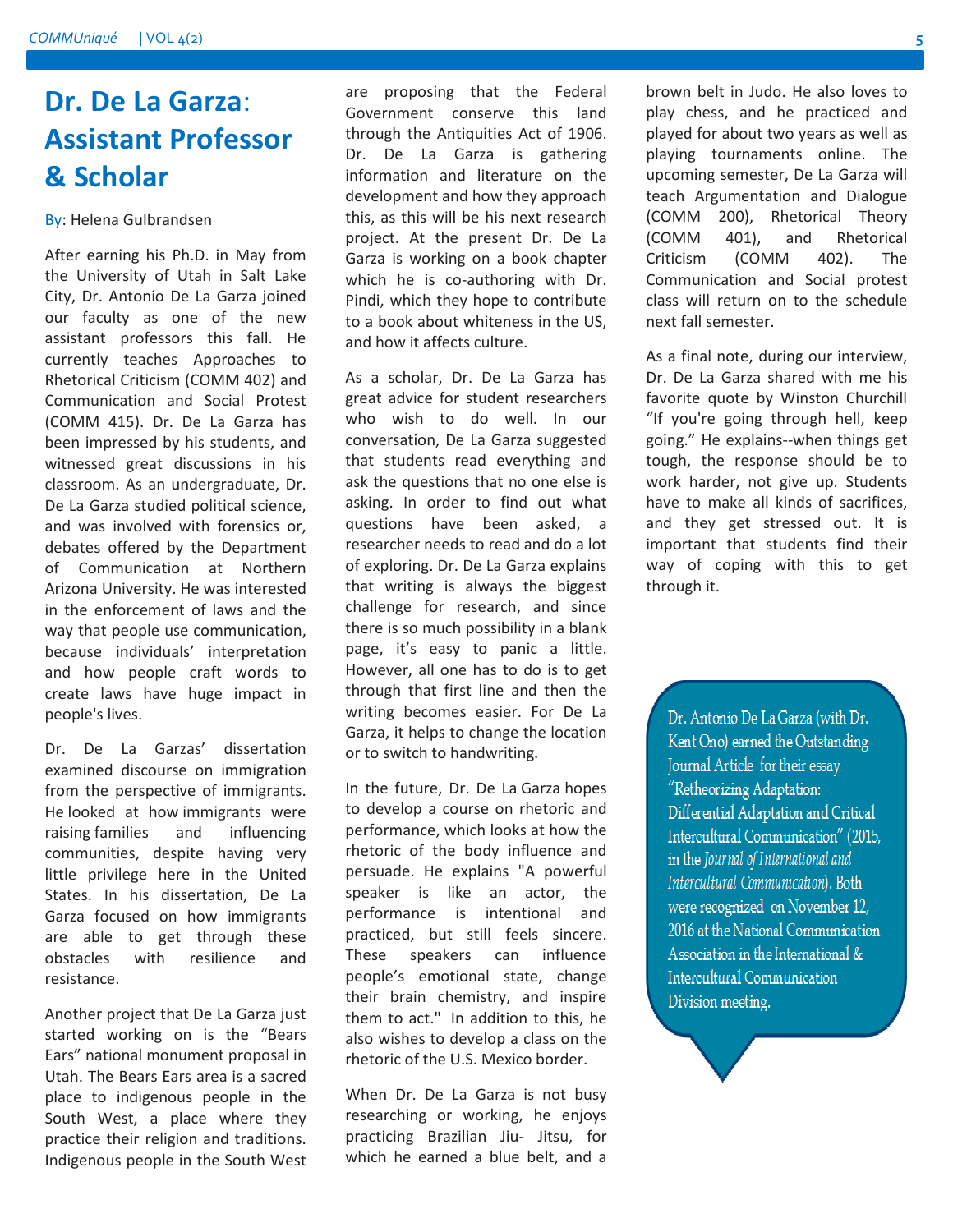### **Congratulations to Dr. Kendra Rivera!**



President Haynes selected her for the Teaching Innovation and Excellence Award for the 2015/2016 academic year.

Following a nomination, Dr. Rivera submitted a dossier that described her teaching philosophy and innovative pedagogy she employs in her courses, along with evidence supporting her teaching practices. Students and the Department of Communication benefit from having such a talented and outstanding faculty member!

# **Major & Minor Fair 2016**

By: Helena Gulbrandsen



Photo: Sunniva Rustad

The Major & Minor Fair took place in the USU ballroom on November 3rd, and was hosted by the Career Center. Departments of Communication, Global studies, Criminal Justice, Women's Studies, Film Studies, and Anthropology, among many others, were represented. Students who attended the event seemed eager to acquire information, and the Communication Department's table kept busy throughout the entire fair.



Photo: Sunniva Rustad

Drs. Uy-Tioco, De La Garza, and Pindi, as well as Silverio Haro, academic advisor from Undergraduate Advising Services, provided interested students with information about the

majors—Communication and Mass Media-- as well as the minors-- Communication and Critical Intercultural minor.

Dr. Gloria Pindi expressed great interest in meeting different students who were intrigued by the majors offered in the Communication Department. She saw that even High School students seemed to know about the Communication field, which was impressive. What stood out most to her was that students try to understand the relationship between a major and future employment possibilities.



Photo: Sunniva Rustad

Since joining the Communication Department in 2014, Dr. Cecilia Uy-Tioco has attended the Major and Minor Fair every year. She believes it's a great way to tell CSUSM students about majors and minors, and also learn about their interests. Whereas, Dr. De La Garza, who attended the Fair for the first time as a new faculty member, describes the Communication Department's participation in the fair as a success. He noted, "The Major and Minor Fair was an excellent opportunity to meet new students and talk to them about the centrality of communication to the academic and professional success."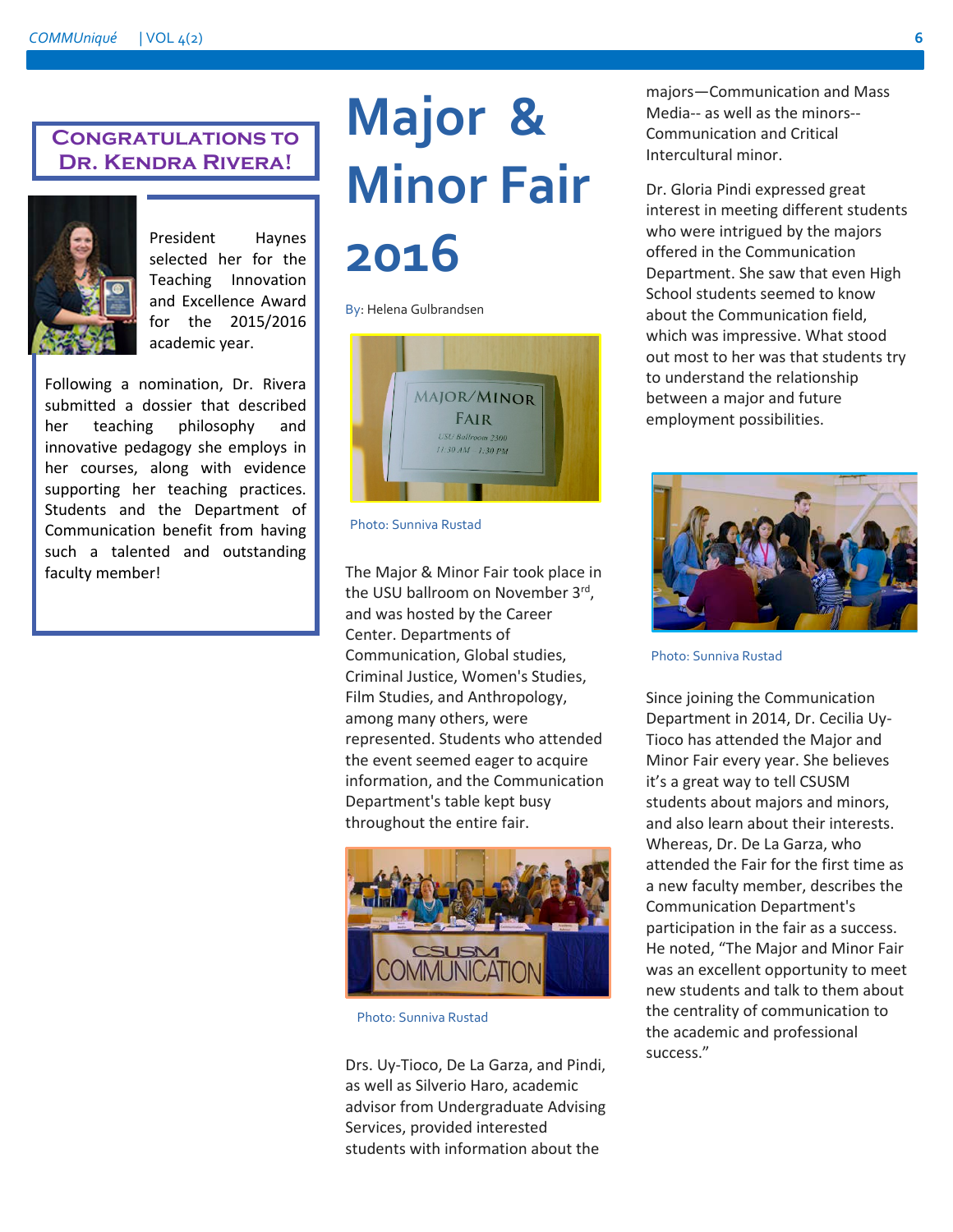## **Preparing For Graduation**

By: Helena Gulbrandsen

There are plenty of possibilities for students graduating from CSUSM with a Communication or a Mass Media major to explore a number of high impact practices (HIPS). HIPS are programs that implement the broad goals of student engagement and meaningful learning experiences. Some of these include working on research with faculty, opportunities for mentoring, service learning, and internships.

Students have access to information, opportunities and resources they may not find as convenient and accessible once away from campus routines. Before graduating, students have several ways to begin the process of planning next steps after graduation. One of the classes offered to Communication students is Communication Portfolio (COMM 445) with Dr. Brown. In this class, students will learn how to write professional documents, and how to better their skills in self-presentation and in the job search. It will also help students begin networking through informational interviews, explaining their skills and promoting one's self, so that they can be confident in talking about their degree and abilities. This course is designed to be taken by Communication major seniors.

If one is a Mass Media Major, there are other options. There is ID 401, Career Readiness and Professional Communication, developed to serve all CHABSS majors and offered for variable unit credit. The course helps develop similar same skills, and is available as 1 unit (5 weeks), 2 units (10 weeks) and 3 units (full term) offering.

There is also a University-wide Faculty Mentoring Program (FMP) for first generation students and/or students who can demonstrate financial need. For these students, there are GRE workshops as well as grant support and other graduation activities. Students can apply online or at the Faculty center (Kellogg Library 2400). Visit the Faculty Mentoring Program page at [http://www.csusm.edu/fc/mentoring](http://www.csusm.edu/fc/mentoring/fmp-students/index.html) [/fmp-students/index.html](http://www.csusm.edu/fc/mentoring/fmp-students/index.html) or their office for more information.

In addition, an internship course is available to both Communication and Mass Media majors: COMM 495 or MASS 495 respectively. This class, along with the Office of Internship, provides students with lots of possibilities to look for an internship of interest; in addition to acquiring experience in a variety of professional settings, students may also get a better idea of what career they would like to pursue. For more information,

[http://www.csusm.edu/communicati](http://www.csusm.edu/communication/internships.html) [on/internships.html](http://www.csusm.edu/communication/internships.html)

The university has an Office of Internships that is available to serve all students seeking credit-bearing internship courses. Internships are partnerships linking community/ industry partner, students and academic courses at the university. Students who are interested can also participate in non-credit internships that will give them experience these are posted with other part time and full time work opportunities on Cougar Jobs, a resource of the Career Center. Go to the Office of Internships,

[https://www.csusm.edu/community/](https://www.csusm.edu/community/internships/) [internships/,](https://www.csusm.edu/community/internships/) or the Career Center, <http://www.csusm.edu/careers/>to learn more about the differences

between paid and for credit internships. Check out the database of organizations with whom the university has internships partnership agreements and learn how new ones are added, or contact director of internships Jill Litschewski.

Finally, watch for information sessions and applications coming soon in early spring 2017 for this year's application period for the CHABSS Career Mentoring Network. The career mentoring network is going into its fourth year, and connects students with local professionals, including alumni from CSUSM and other business/ community leaders. If accepted, applicants are matched with mentors who have careers for which students have interest. This is a part of the CHABBS Career Readiness Initiative (CRI), which assists CHABBS students in preparing for the next steps after graduation, by improving the connection between students and the community and professionals. Learn more here: [https://www.csusm.edu/chabss/coll](https://www.csusm.edu/chabss/collegeinitiatives/careerreadiness/careermentoring.html) [egeinitiatives/careerreadiness/career](https://www.csusm.edu/chabss/collegeinitiatives/careerreadiness/careermentoring.html) [mentoring.html](https://www.csusm.edu/chabss/collegeinitiatives/careerreadiness/careermentoring.html)

### *NETWORKING OPPORTUNITY!*

### *February 8th, 2017 4 PM-6 PM*

*Attend the workshop/mixer with refreshments for current and prospective mentors and mentees through the CRI. Watch for publicity on this soon. The location will be posted on the CHABSS/CRI webpage.*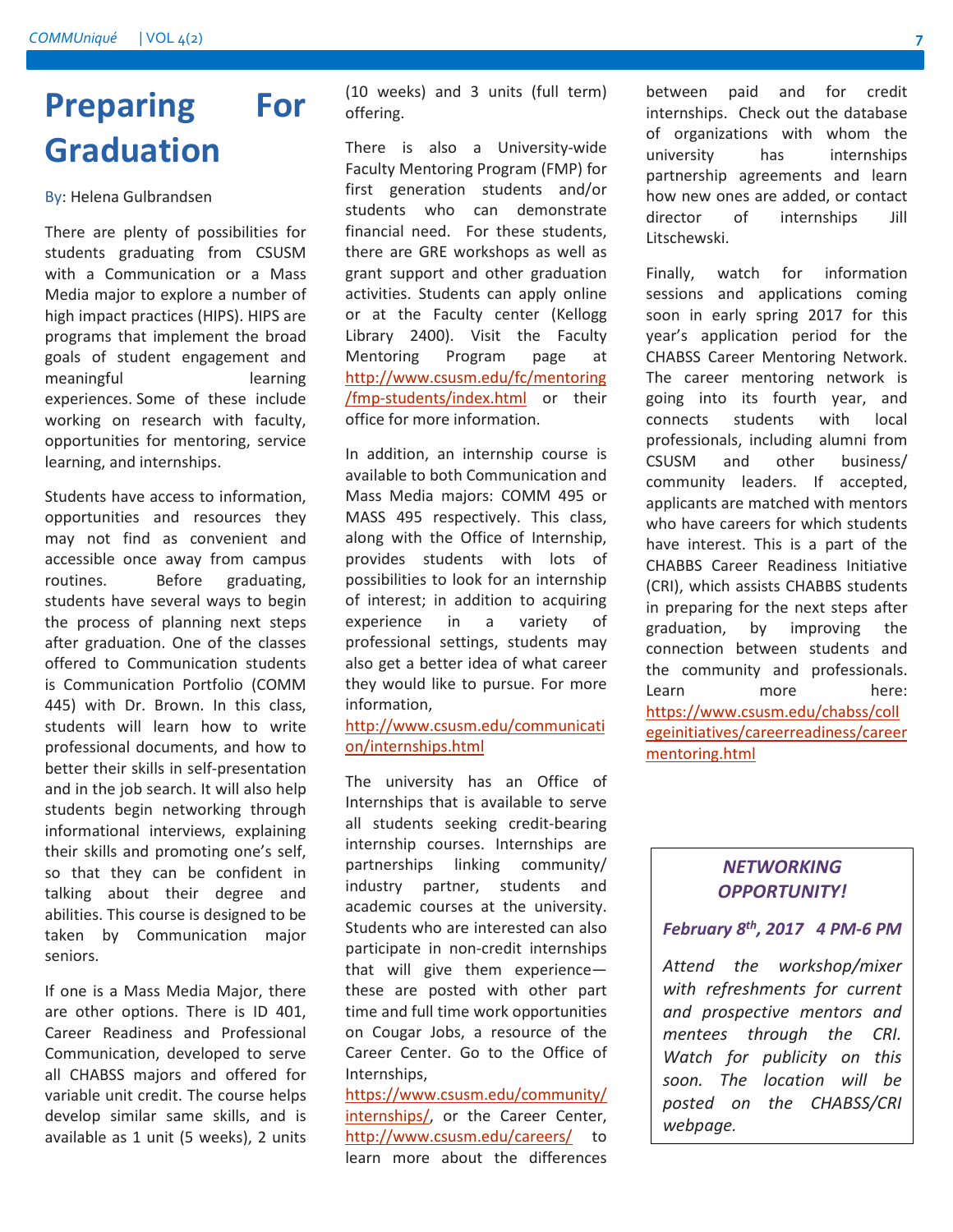## **Grants and Publications**

The following faculty and staff received grants from the College of Humanities, Arts, Behavioral and Social Sciences and/or from external sources during the fall of 2016. Grant awards assist them to present and/or pursue their scholarship at conferences.

- Dr. Antonio De La Garza (\$1,000) for "Retheorizing Adaptation: Differential Adaptation and Critical Intercultural Communication."
- Dr. Michelle A. Holling (\$600) to present her scholarship and serve as respondent on panels regarding Mexican and Latino Communication Studies at the National Communication Studies Convention.
- $\clubsuit$  Dr. Gloria Pindi (\$1,000) to present her scholarship at the Organization for the Study of Communication, Language, and Gender; and at the National Communication Association.
- Dr. Kendra Rivera (\$1,000) for "Transgressing Gender Norms through Exploration of Communication" at the Organization for the Study of Communication, Language, and Gender conference.
- Dr. Rivera (\$26,999) received a grant from the National Institute of Health and NIMH Diversity Supplement Grant for her work as a primary student adviser. The grant will funded a first generation U.S. American/first generation college student in qualitative research extending the work done in the R15 grant previously awarded to Dr. Kimberly D'Anna Hernandez (psychology). Dr. Rivera will serve as primary adviser for qualitative work with pregnant Mexican-American women on stress and cultural bound syndromes.
- Josephine 'Josie' Rosas (\$399) to attend the CSU Academic Resources Conference in May 2017.
- Dr. Cecilia Uy-Tioco (\$1,000) for work on her essay, "Prepaid Mobile Phones: Interactive Labor and Surveillance in the Philippines."

### Book Chapter Publications

- Lee, J. L. (2016). Commodifiying Magic: Cyber Shamans and Neoliberalised Culture in Korea. *Culture and Religion*.
- Lee, J. L. (2016). Cyber Memorial Zones and Shamanic Inheritance in Korea in the edited collection entitled *The Media and Religious Authority.*
- Tsikata, P.Y., **Pindi, N.G.**, & Anaele, A. (2016). The frozen rhetoric of AIDS denialism and the flourishing claims of a cure: Comparative analysis of Thabo Mbeki and Yahya Jammeh's rhetoric. *South African Journal of Communication Theory and Research, 42*(3), 378-397*.*
- Rivera, K. D. (2016). On the teeter-totter: A single mom's story of work and life. In J. P. Fyke, J. Faris, & P. M. Buzzanell (Eds.), *Case Studies in Organizational and Managerial Communication: Stretching Boundaries*, pp. 20-25. New York: Routledge. Competitive chapter selection.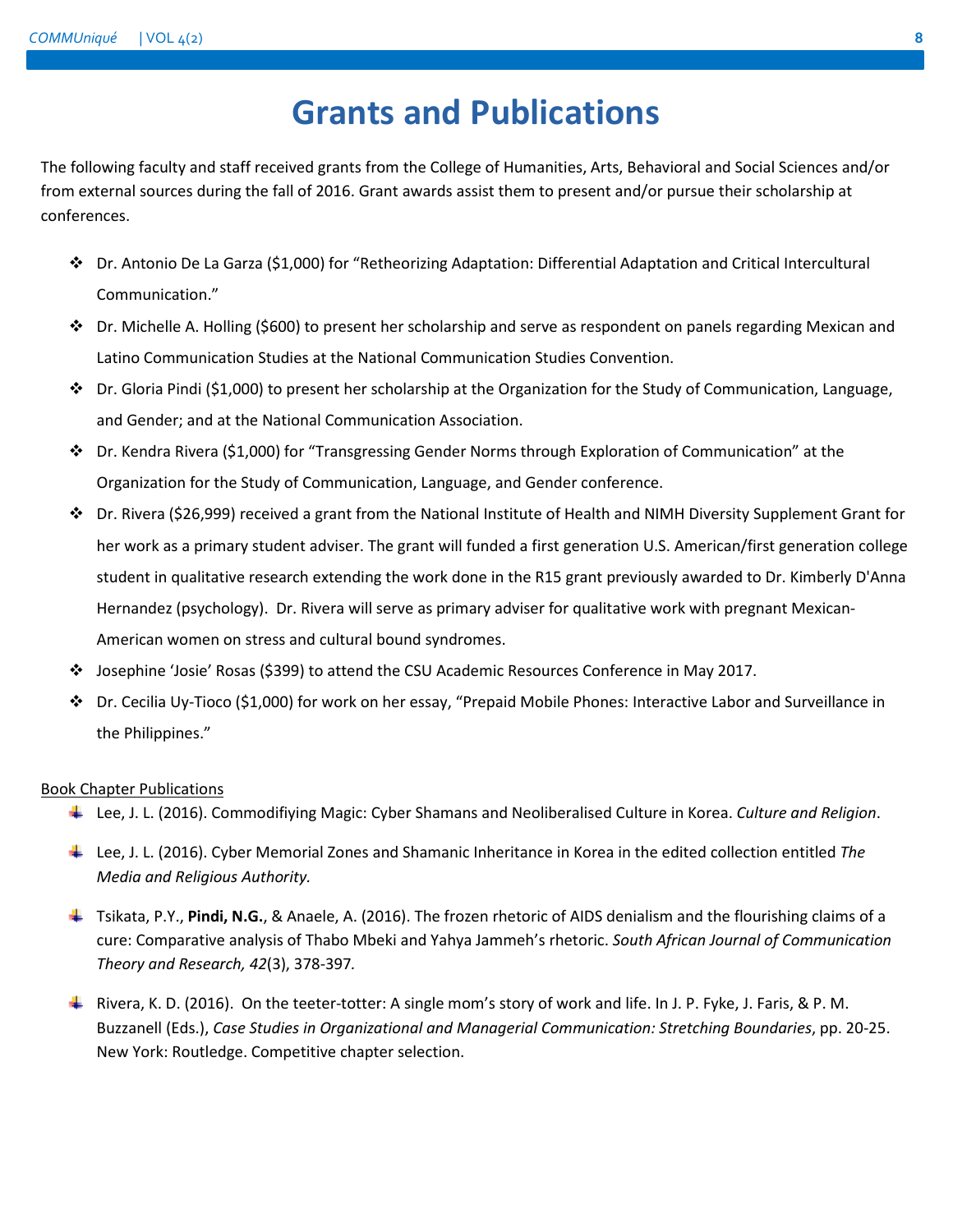## **Conference Presentations**

- $\checkmark$  Dr. Holling presented her manuscript "'In Ciudad Juarez, A Missing Young Woman is Always a Lost Cause': Framing Feminicides and Ciudad Juarez in U.S. Print News Discourse" at the National Communication Association Convention in November 2016 in Philadelphia.
- $\checkmark$  Holling, M. A. (2016). Respondent to "Voces Mexicanas: Mexican Studies in Communication and the Remapping of Gender, Nation, Culture, Language, and Ethnicity" National Communication Association Convention, Philadelphia, PA.
- $\checkmark$  Holling, M. A. (2016). Discussant on pnel "Civic Duty, Civic Calling: Engaging the Past, Present, and the Future of La Raza Caucus." National Communication Association Convention, Philadelphia.
- $\checkmark$  Holling, M. A. (2016). Respondent to "La Raza Caucus Individual Paper Panel." National Communication Association Convention, Philadelphia.
- Dr. Pindi presented *"Performing "Transnational Civic Callings" at the Borderland of Congolese and US American Cultures"* (November, 2016) Presented as a part of the competitively selected panel *"Transnational Civic Callings of International and Intercultural Communication"* to the 2016 annual convention of the National Communication Association annual convention. Philadelphia, Pennsylvania.
- Pindi, N. G. (October, 2016). "*Is feminism Relevant for African Women? An ethnographic Study of Sub-Saharan Diasporic African women in the U.S."* Paper presented as part of the panel on *"Exploring Global African Women's Issues in Historical and Contemporary Perspectives"* to the 2016 annual meeting of the Organization for the Study of Communication, Language, and Gender. Oak Park, Illinois.
- Pindi, N. G. (October, 2016). *"Being a Black woman in Academia in the United States"* Paper presented as part of the panel on *"Transgressors: Narratives of Inquiry, Resistance, and Risk"* to the 2016 annual meeting of the Organization for the Study of Communication, Language, and Gender. Oak Park, Illinois.
- Pindi, N. G. *(*Panel Participant) (October, 2016). *"The Kitchen Table Talk: Women of Color share experiences in the academy"* at the 2016 annual meeting of the Organization for the Study of Communication, Language, and Gender. Oak Park, Illinois.
- Pindi, N. G. *(*Panel Participant) (October, 2016). *"Transgressing "Traditional" Research through Feminist Mentoring Teams"* at the 2016 annual meeting of the Organization for the Study of Communication, Language, and Gender. Oak Park, Illinois.
- $\checkmark$  Dr. Uy-Tioco will present "Prepaid Mobile Phones: Interactive Labor and Surveillance in the Philippines" at the Association for Cultural Studies (ACS) Crossroads 2016 conference to be held in Sydney, Australia, Dec 14-17, 2016.

### **CURRENT STUDENTS:**

- \* If you're in need of an upper-division COMM or MASS course for spring 2017, seats remain in COMM 495 and MASS 495.
- \* In winter 2017, Dr. Lee will offer MASS 470-4, Media & Mixed Reality. The course is Mon thru Fri from 8 a.m. to 12:30 p.m.
- **Summer 2017** offerings will be available mid-spring 2017 semester.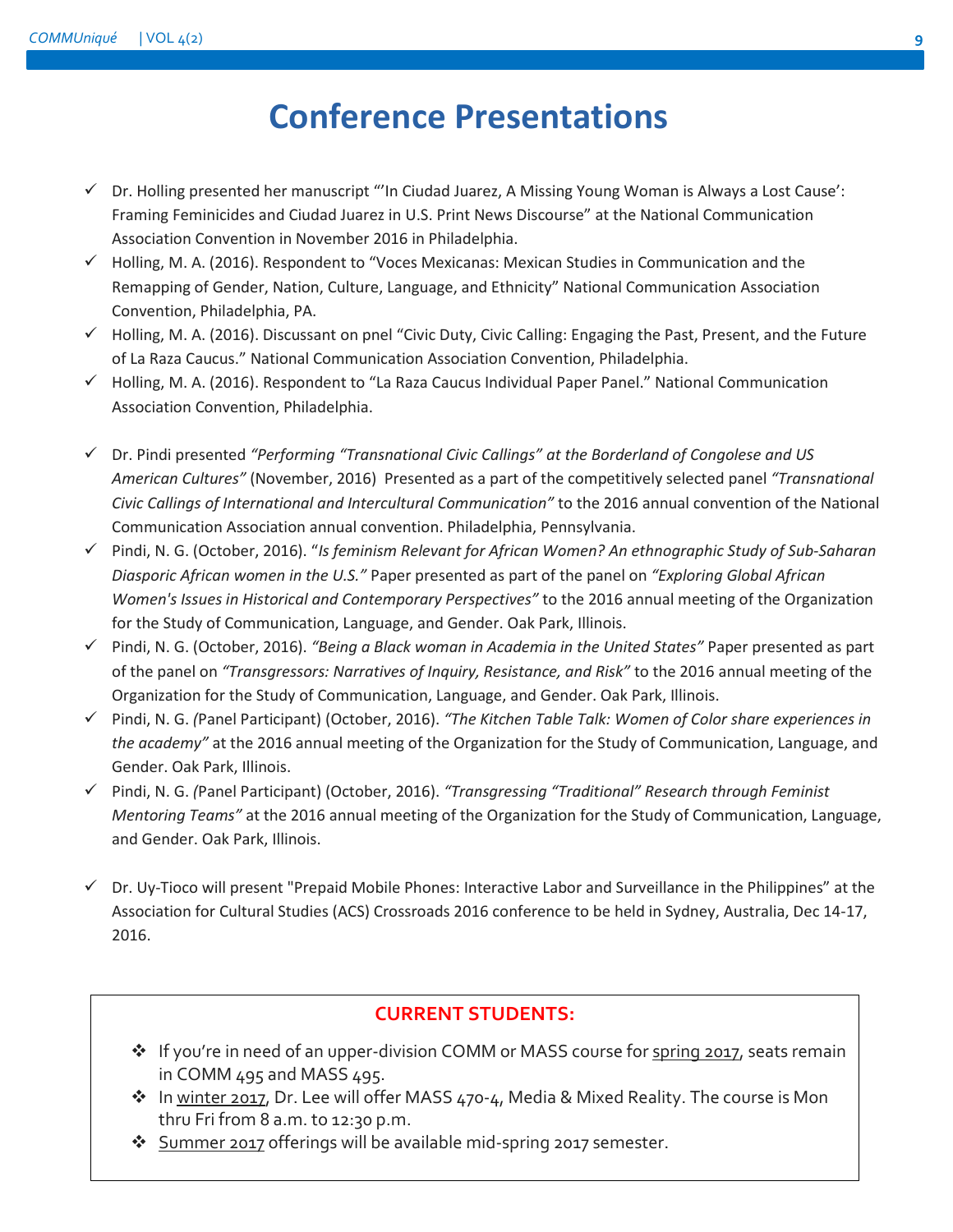## **Communication & Mass Media Majors: Where Are They Now?**

Faculty in the Department of Communication, circa 1994, have graduated many students over the years begging the question, "where are they now?" And, "what are they doing after earning a Bachelor of Arts in Communication or Mass Media. Below are our alumni and their successes!

**Laurie Anderson**, Mass Media – class of 2016, Pursuing a master's degree in Strategic Communication at Washington State University's Edward R. Murrow College of Communication.

**Cassandra Carriker**, Communication class of 2016, Successfully completed her first semester in the Sport Management program at the University of Indianapolis.

**Kevin Hsieh**, Communication - class of 2016, Successfully completed his first semester in the Communication Management master's program at the University of Southern California.

**Karen Mascariñas**, double major Mass Media and Global Studies, class of 2016 – Is a graduate student in the Ethics, Peace, and Global Affairs program at American University at Washington DC. Her research will regard the way mass media frames human rights narratives.

**Nick Kennedy**, Communication – class of 2016, Works in sales and marketing for Modern Postcard in

Carlsbad. He plans to apply for graduate school in three years or so.

**Courtney Soren**, Mass Media – class of 2016, Is a Corporate Account Manager at 24 Hour Fitness. She coordinates events for over 100 corporate partners as well as assists them with their advertising throughout San Diego County.

**Kira Adamo**, Communication - class of 2015, Moved to Prague, Czech Republic and became a certified English teacher. In her months living there, she's traveled to Germany, Slovakia, Norway, Netherlands, and other parts of the Czech Republic.

**April Emerson**, Communication – class of 2015, Aspires to become a licensed clinical social worker, she is pursuing her master's program in Social Work at the University of Southern California. In May 2016, she won the Miss American Achievement Ambassador Queen 2017 title.

**Melissa Lieberman**, class of 2015, Lives in Houston, TX and is a flight attendant who travels all over the world.

**Gloria Magallanes,** Mass Media – class of 2015, Prior to returning to California, she lived in the UK and graduated with distinction with an M.A. in Broadcast Journalism from the University of East Anglia.

**Nicole Miles,** Communication – class of 2015, She is graduate student in the MBA program at CSU Monterey Bay. In addition, she works at St. Edward's University in Austin, TX. She recently hosted the NATO Conference in November and now plans the ATX Hack for Change, the largest civic hackathon in the USA June 2-4, 2017 on the National Civic Day of Hacking.

**Jovanna Vellone**, Communication class of 2014, Responsible for management of all marketing activity and support of product releases for Telecommunications Technology Manufacturer.

**Linda Costello**, class of 2013, Works as a Senior Sales Manager at the TownePlace Suites by Marriott San Diego Carlsbad/Vista. She is approaching seven years with the company.

**Anileni Ortega**, Communication – class of 2012, Accounting Specialist at a local company for the past few years.

**Robyn Sembera,** class of 2012, Manager of Continuing Medical Education *Taking Control of Your Diabetes*

**Mayra Aguilar**, Communication class of 2011, Works as a behavioral health clinician and as an advocate for human trafficking victims.

**Ashley Chilton**, Communication class of 2011, Is now Ashley Chilton, Esq. She graduated from University of Notre Dame and recently passed the bar exam!

**Anthony Cuomo**, Communication – class of 2011, Earned a Master of Arts in Communication from CSU Long Beach. He is a lecturer in that department as well as at Golden West Community College and El Camino College.

**Jennifer Gehrisch**, Communication class of 2011, Earned her M. A. in Communication from SDSU (2015). She is currently a Customer Service Manager at Hyundai, Escondido.

**Alexandra Jackson Nevis**, Communication – class of 2011. Before returning in fall 2015 to be a lecturer in this department, she earned a Master of Arts in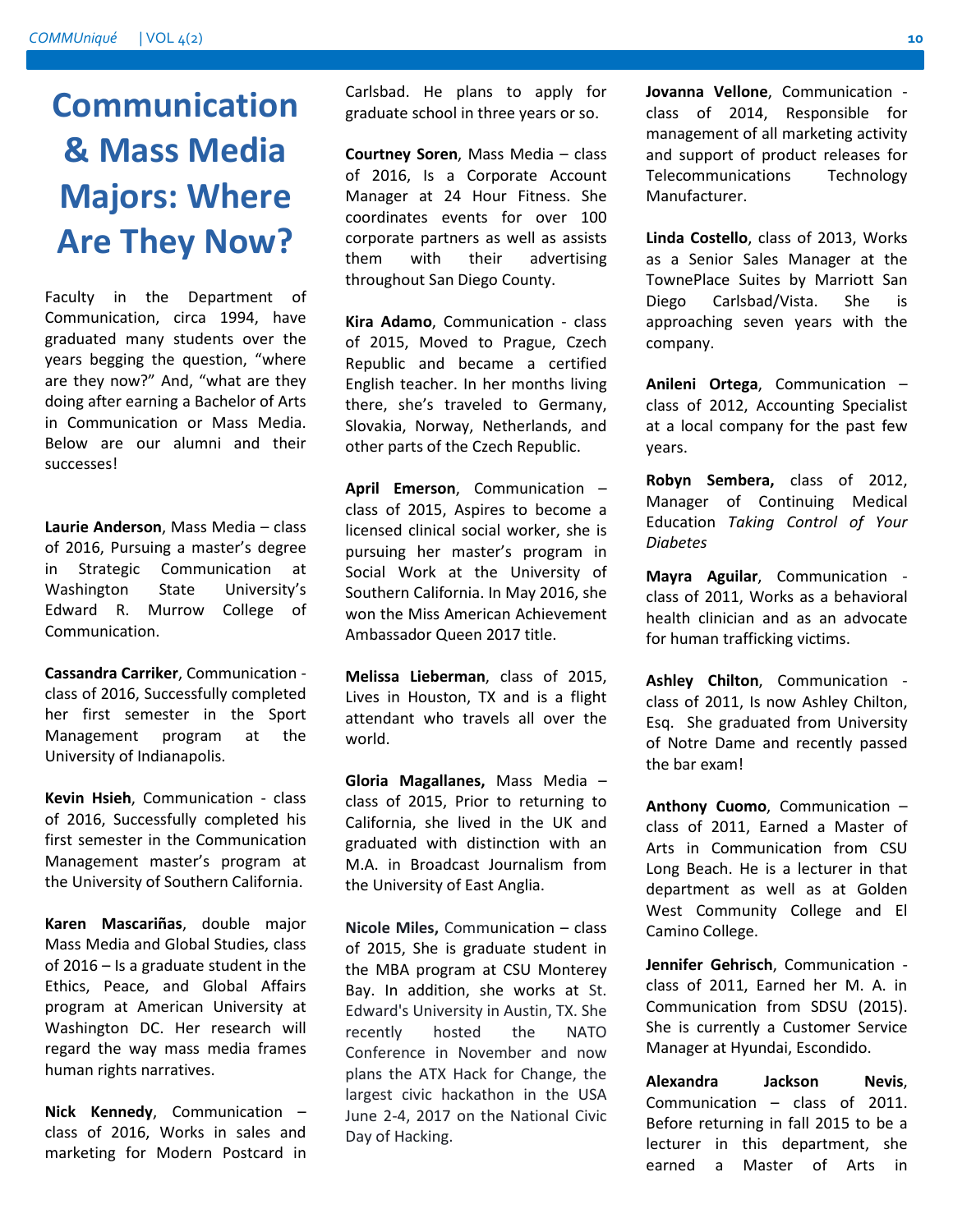Communication and a Graduate Certificate in Ethnic Studies from the University of Colorado, Boulder.

**Mariko Jinrija Tae**, Communication – class of 2011. Works as a Beijing correspondent, covering Chinese economy and business, for one of the largest financial newspaper companies, Nikkei.

**George W. Goddard,** Communication – class of 2009. Captain USMC, Camp Lejeune North Carolina.

**Chad Hill**, Communication – class of 2009. Pursuing his MBA, which he expects to complete in 2017. He's currently a Chief Operating Officer, Military Recruiting in Texas.

**Ashleigh (Olesiak) Jensen**, class of 2009. Works as a Benefits Counselor at Tricare Dental Program.

**Laura (Hutchinson) Schwandt**, class of 2009. Owns her business, Serendipity Events.

**Michael Zepeda**, Communication class of 2009. Co-founded Bella Mar Spirits with his wife. As well, he cofounded Guys read while serving in Ameri-Corps and plans to return for his teaching credential.

**Angela Alvarado**, Communication – class of 2007. Works as a Human Resource Generalist for GEICO.

**Dee Dee Faison**, Communication class of 2007. Earned her Master's degree in 2012 and married in 2013. She's currently a social worker for DPSS; and, in the fall of 2017, she plans to return to CSUSM or USC in pursuit of a Master's of Social Work.

**Mike Millburn**, Communication class of 2007. Producer in the sports department at KUSI.

**Valerie Capati**, Communication class of 2004. Principal Clinical Trials Associate at a global CRO in San Diego and continues to save the world one person at a time.

**Melani Buack Gordon**, Communication - class of 2004. Currently a Project Contract Manager for Airbus DS Communications. She is happily married and raising two boys in Temecula, CA.

**Tara Hardee**, Communication - class of 2002. Earned her doctorate in educational leadership in 2013 and is currently serving as University Registrar at CSU Dominguez Hills while also teaching a research methods course.

**Constance Chua Leyland**, Communication - class of 2002. Earned her Ph.D. in Business Administration with an emphasis in International Business and is inspiring minds one student at a time. She also worked at Neil's Brock- California International Business University and at University New Hampshire University.

**Amber Zinsky Rizkalla**, Communication - class of 2001. Serves as the Director of Interfaith Community Services' Transitional Youth Academy. It is a dropout prevention and intervention program that provides academic mentoring, leadership development, and workforce development to at-risk and resilient youth.

**Cynthia Hufferd**, Communication class of 2000. Technical editor and education contractor for Genentech Inc. Grandma of one and another on the way.

**Anna (Holl) Marzahl**, Communication – class of 2000. Lives in Phoenix, AZ and started her own event marketing business.

**Catherine Armas Matsumoto**, Communication – class of 2000. Lecturer at CSUSM & Palomar College. Grandma of three with one on the way.

**Gail Coco Skennion**, Communication – class of 2000. Works for Medline - a very large, \$9 billion in revenue, corporation as a dedicated service manager for prime vendor accounts. Grandma of one.

**Cindy Tagliapietra,** Communication – class of 2000. Lactation Educator at Sharp Mary Birch Hospital for Women and Newborns. Grandma of three.

**Dr. Toniesha L. Taylor**, Communication - class of 1999. Part of the first graduating class of majors from CSUSM! Since earning her Ph.D., she is now an Associate Professor of Communication at Prairie View A&M University.

**Andrea Bullard --** Full time mom. Baby #2 due in March! Part time restaurant. Part time Competitor Liaison for an all-women's off-road rally. Running my own clothing company

**Lindsay (Rhew) Dean --** Owner of Lindsay Dean Weddings, Events and Design

**Alicia (Vicencio) Espinoza,**  Communication. Community Organizer for Coalition of Drug Free Escondido with Escondido Education COMPACT and mother of one.

**Lauren (Booth) Holl --** Marketing Associate at Barney & Barney.

**Leann (Knitter) Hollis --** Wife, new mom, and director of marketing and communications for a private middle and high school.

**Shanae (Gilliland) Johnson,** Communication. Owner of The Fit